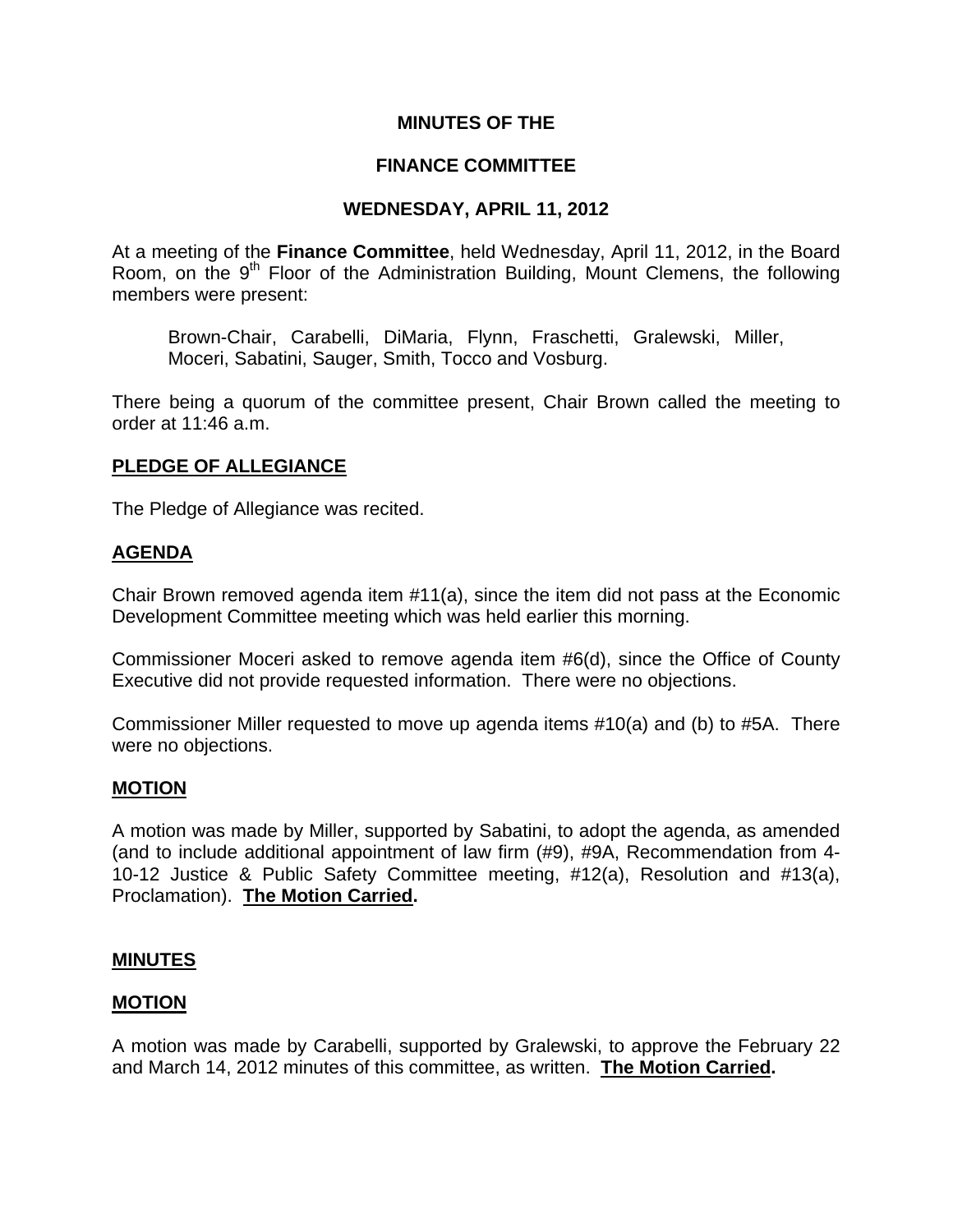# **PUBLIC PARTICIPATION**

The following individuals addressed the Board:

Joseph Hunt, 8306 Stanley, Warren Karen Spranger, City of Warren, District 5 Russell Holtslander, 23140 Wellington Crescent Simon Haddad, Clinton Township Ron Babin, Sterling Heights Philis DeSaele (did not provide her address) Roger Holtslander, 23140 Wellington Crescent

# **ADOPTION OF COMPENSATION ORDINANCES:**

Correspondence from Corporation Counsel dated 4-3-12

# **a) Adopt Compensation Ordinance for Commissioners**

# **b) Adopt Compensation Ordinance for Countywide Elected Officials**

George Brumbaugh was present to answer questions.

# **COMMITTEE RECOMMENDATION – MOTION**

A MOTION WAS MADE BY DiMARIA, SUPPORTED BY FRASCHETTI, TO RECOMMEND THAT THE BOARD OF COMMISSIONERS APPOINT A FIVE-MEMBER ADVISORY COMPENSATION COMMISSION TO HAVE AN INDEPENDENT STUDY CONDUCTED ON THE SALARY STRUCTURES FOR ALL COUNTYWIDE ELECTED OFFICIALS AND COMMISSIONERS. FURTHER, A COPY OF THIS BOARD OF COMMISSIONERS' ACTION IS DIRECTED TO BE DELIVERED FORTHWITH TO THE OFFICE OF THE COUNTY EXECUTIVE.

The following commissioners spoke: DiMaria, Brown and Fraschetti.

Bill Misterovich approached the podium to answer a question from Commissioner Fraschetti.

The following commissioners spoke: Fraschetti, DiMaria, Sauger, Vosburg, Flynn, Smith, Carabelli, Miller, Moceri, Brown and Tocco.

A **friendly amendment** by Commissioner Flynn was accepted as follows: "TO SUPPORT THE CONCEPT OF A COMPENSATION COMMISSION, PENDING A PROPOSAL BEFORE THE APRIL 12<sup>TH</sup> FULL BOARD MEETING."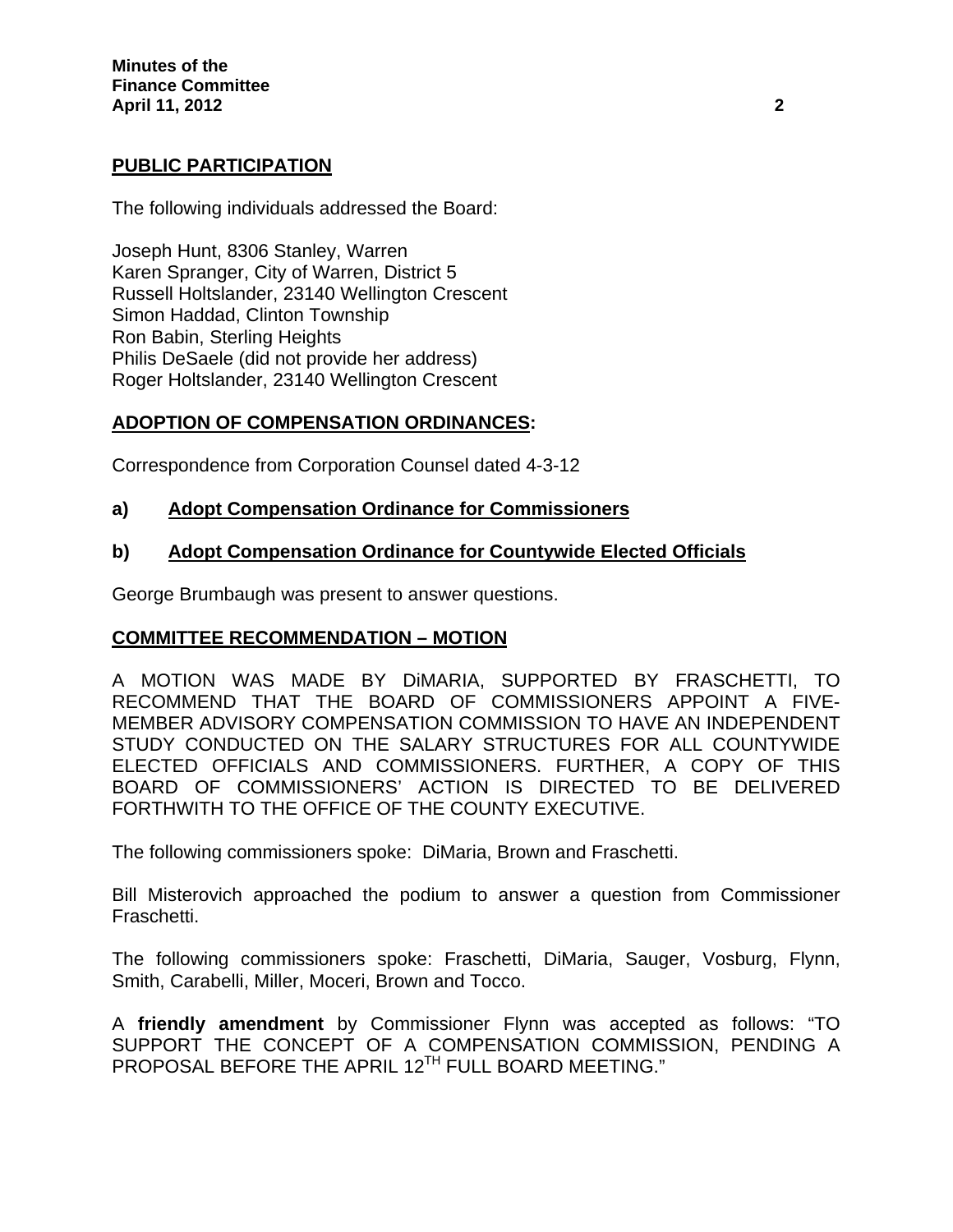The following commissioner spoke: Miller.

A ROLL CALL VOTE WAS TAKEN ON THE **MAIN MOTION, AS AMENDED**, AS FOLLOWS:

VOTING YES WERE CARABELLI, DiMARIA, FLYNN, FRASCHETTI, GRALEWSKI, SABATINI, SAUGER, SMITH AND TOCCO. THERE WERE 9 "YES" VOTES.

VOTING NO WERE BROWN, MILLER, MOCERI AND VOSBURG. THERE WERE 4 "NO" VOTES.

# **THE MOTION CARRIED.**

The motion that was forwarded to the Full Board reads as follows:

# **COMMTTEE RECOMMENDATION – MOTION**

A MOTION WAS MADE BY DiMARIA, SUPPORTED BY FRASCHETTI, TO RECOMMEND THAT THE BOARD OF COMMISSIONERS SUPPORT THE CONCEPT OF APPOINTING AN ADVISORY COMPENSATION COMMISSION TO HAVE AN INDEPENDENT STUDY CONDUCTED ON THE SALARY STRUCTURES FOR ALL COUNTYWIDE ELECTED OFFICIALS AND COMMISSIONERS, PENDING A PROPOSAL BEFORE THE APRIL 12<sup>TH</sup> FULL BOARD MEETING. FURTHER, A COPY OF THIS BOARD OF COMMISSIONERS' ACTION IS DIRECTED TO BE DELIVERED FORTHWITH TO THE OFFICE OF THE COUNTY EXECUTIVE. **THE MOTION CARRIED.**

After the vote, Bill Misterovich addressed the committee.

R. Craig Hupp from the law firm of Bodman PLC who represents Public Works gave his legal analysis. Chair Brown asked R. Craig Hupp to leave a copy of his written opinion and indicated he would take the matter under advisement.

# **RECOMMENDATIONS FROM 3-29-12 HEALTH & HUMAN SERVICES COMMITTEE MEETING**

# **COMMITTEE RECOMMENDATION – MOTION**

A MOTION WAS MADE BY MOCERI, SUPPORTED BY FLYNN, TO RECOMMEND THAT THE BOARD OF COMMISSIONERS APPROVE THE FOLLOWING RECOMMENDATIONS FROM THE 03-29-12 HEALTH & HUMAN SERVICES COMMITTEE MEETING:

a) APPROVE INCREASES IN BUDGETED REVENUES AND EXPENDITURES IN THE 2011/12 HEALTH GRANT FUND IN THE NET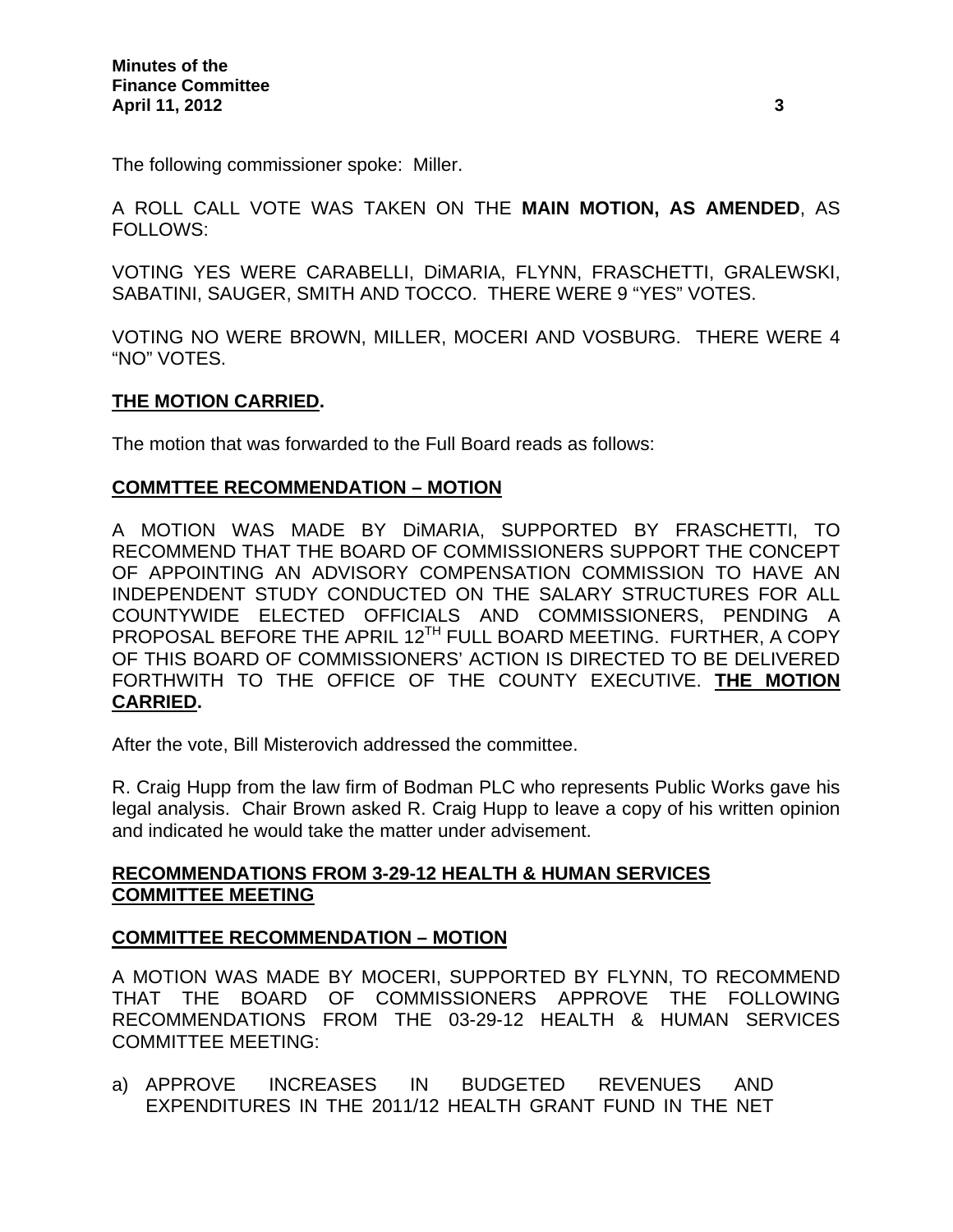AMOUNT OF \$118,744 TO ACCOUNT FOR DIFFERENCES BETWEEN THE FINAL AMOUNTS AWARDED AND THE AMOUNTS INCLUDED IN THE 2011/2012 BUDGET APPROVED BY THE BOARD OF COMMISSIONERS IN SEPTEMBER, 2011;

- b) APPROVE AN INCREASE IN BUDGETED REVENUES AND EXPENDITURES IN THE 2011/12 HEALTH GRANT FUND IN THE AMOUNT OF \$90,000 TO ACCOUNT FOR A GRANT AWARD TO THE HEALTH DEPARTMENT; AND
- c) APPROVE AN INCREASE IN THE HEALTH DEPARTMENT GRANT FUND 220 IN THE NET AMOUNT OF \$179,471.68 BY ROLLING AVAILABLE FUND BALANCES COLLECTED IN PREVIOUS YEARS, PER THE ATTACHED DOCUMENTATION.

FURTHER, THESE BUDGET ACTIONS ADDRESS BUDGETARY ISSUES ONLY. THEY DO NOT CONSTITUTE THE COMMISSION'S APPROVAL OF ANY COUNTY CONTRACT. IF A CONTRACT REQUIRES COMMISSION APPROVAL UNDER THE COUNTY'S CONTRACTING POLICY OR THE COUNTY'S PROCUREMENT ORDINANCE, SUCH APPROVAL MUST BE SOUGHT SEPARATELY; FURTHER, A COPY OF THIS BOARD OF COMMISSIONERS' ACTION IS DIRECTED TO BE DELIVERED FORTHWITH TO THE OFFICE OF THE COUNTY EXECUTIVE. **THE MOTION CARRIED.** 

# **FOURTH QUARTER FINANCIAL REPORT FOR MARTHA T. BERRY**

# **MOTION**

A motion was made by DiMaria, supported by Moceri, to receive and file the Fourth Quarter Financial Report for Martha T. Berry.

Chair Brown noted that he will bring Martha T. Berry (MTB) back at a future meeting to give an annual report; this was at the request of MTB.

Chair Brown called for a vote on the motion and **The Motion Carried.** 

#### **APPROVE 2012 EQUALIZATION REPORT**

Steve Mellen was present to answer questions.

# **COMMITTEE RECOMMENDATION – MOTION**

A MOTION WAS MADE BY FLYNN, SUPPORTED BY FRASCHETTI, TO RECOMMEND THAT THE BOARD OF COMMISSIONERS APPROVE THE 2012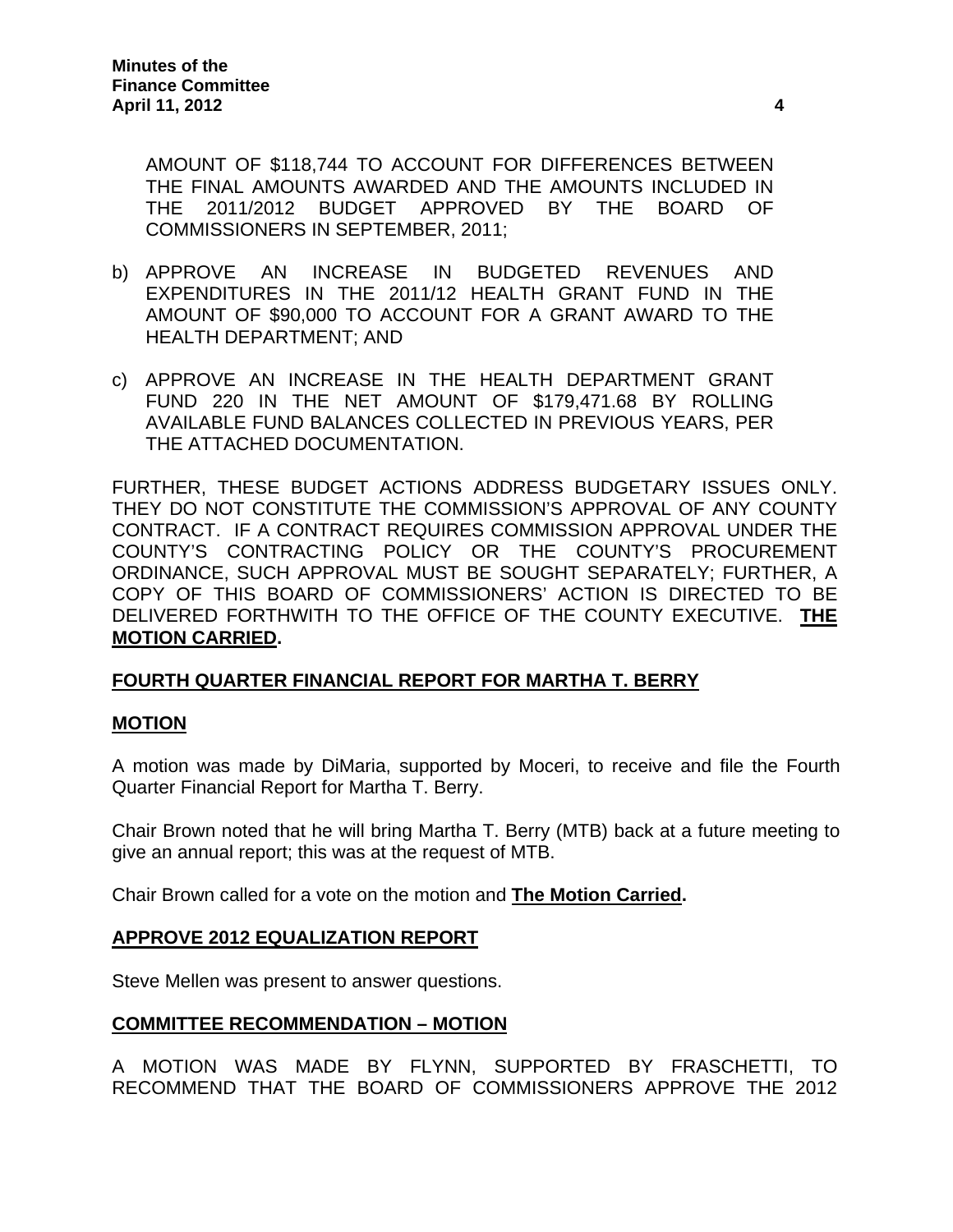EQUALIZATION REPORT RECOMMENDATION AS SUBMITTED BY THE EQUALIZATION DEPARTMENT; FURTHER, A COPY OF THIS BOARD OF COMMISSIONERS' ACTION IS DIRECTED TO BE DELIVERED FORTHWITH TO THE OFFICE OF THE COUNTY EXECUTIVE.

The following commissioners spoke: Vosburg, Fraschetti and Brown.

Chair Brown called for a vote on the motion and **THE MOTION CARRIED.** 

### **APPOINTMENTS OF LAW FIRMS**

#### **MOTION**

A motion was made by Sauger, supported by Moceri, to concur in the appointments of the following law firms:

McConaghy & Nyovich to represent the County in the litigation entitled Police Officers Association of Michigan vs. Macomb County and Macomb County Sheriff Anthony Wickersham, which is pending in Macomb County Circuit Court;

York Dolan & Tomlinson, PC, to represent the County defendants in the litigation entitled Ken Hagar vs. County of Macomb, Macomb County Department of Roads and/or Macomb County Road Commission, which is pending in the Macomb County Circuit Court and

Cummings McClorey Davis & Acho PLC to represent the County defendants in the litigation entitled Joseph Corsetti vs. Macomb County Sheriff Department, et al, which is pending in federal court.

The following commissioner spoke: Flynn.

Chair Brown called for a vote on the motion and **The Motion Carried.** 

#### **RECOMMENDATION FROM 4-10-12 JUSTICE & PUBLIC SAFETY COMMITTEE MEETING**

#### **Approve 2012 Budget Amendments for Community Corrections Department**

#### **COMMITTEE RECOMMENDATION – MOTION**

A MOTION WAS MADE BY SAUGER, SUPPORTED BY GRALEWSKI, TO RECOMMEND THAT THE BOARD OF COMMISSIONERS APPROVE ADDITIONAL 2012 REVENUE IN THE AMOUNT OF \$115,446 FOR THE 2010-2014 EDWARD BYRNE MEMORIAL JUSTICE ASSISTANCE GRANT (JAG) AND TO CARRY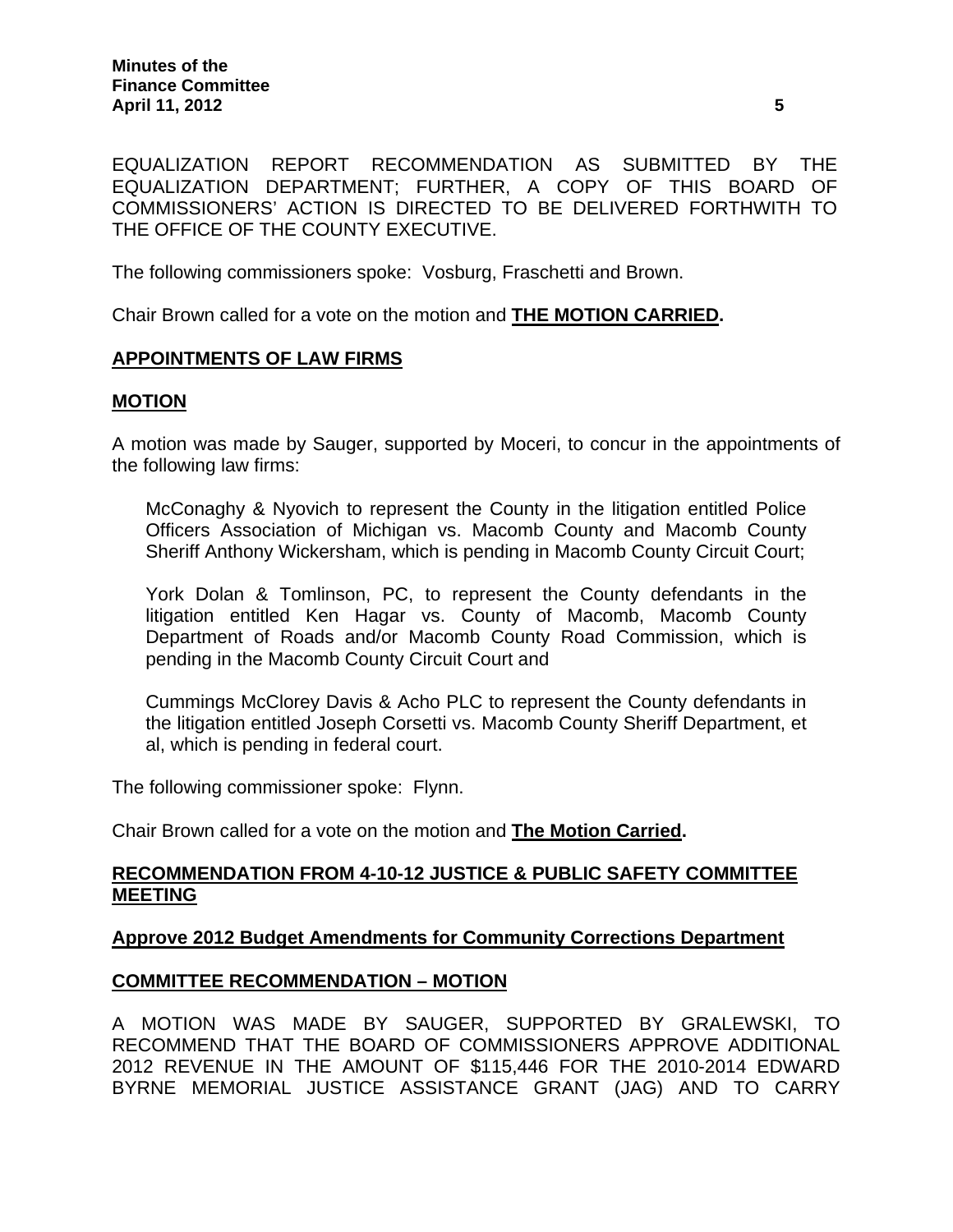FORWARD 2011 FUND BALANCES FOR COMMUNITY CORRECTIONS FOR THE FOLLOWING FUNDS: EDWARD BYRNE MEMORIAL JUSTICE ASSISTANCE GRANT (JAG) (9-13) IN THE AMOUNT OF \$117,181.30 AND MARCH COMMUNITY SERVICE-OFFICE OF COMMUNITY ALTERNATIVES IN THE AMOUNT OF \$45,600; FURTHER, THESE BUDGET ACTIONS ADDRESS BUDGETARY ISSUES ONLY. THEY DO NOT CONSTITUTE THE COMMISSION'S APPROVAL OF ANY COUNTY CONTRACT. IF A CONTRACT REQUIRES COMMISSION APPROVAL UNDER THE COUNTY'S CONTRACTING POLICY OR THE COUNTY'S PROCUREMENT ORDINANCE, SUCH APPROVAL MUST BE SOUGHT SEPARATELY; FURTHER, A COPY OF THIS BOARD OF COMMISSIONERS' ACTION IS DIRECTED TO BE DELIVERED FORTHWITH TO THE OFFICE OF THE COUNTY EXECUTIVE. **THE MOTION CARRIED.** 

### **ADOPTION OF RESOLUTION**

A brief discussion ensued relating to who the resolution should be offered by, since it was noted on the agenda that it was being offered by Carabelli. After discussion, Chair Brown asked to change the resolution to be offered by the entire Board of Commissioners. There were no objections.

#### **COMMITTEE RECOMMENDATION – MOTION**

A MOTION WAS MADE BY MOCERI, SUPPORTED BY FLYNN, TO RECOMMEND THAT THE BOARD OF COMMISSIONERS ADOPT A RESOLUTION IN SUPPORT OF REQUESTING THE MICHIGAN PUBLIC SERVICE COMMISSION TO INVESTIGATE THE SAFETY AND EFFECTIVENESS OF SMART METERS **(OFFERED BY THE ENTIRE BOARD OF COMMISSIONERS)**. FURTHER, A COPY OF THIS BOARD OF COMMISSIONERS' ACTION IS DIRECTED TO BE DELIVERED FORTHWITH TO THE OFFICE OF THE COUNTY EXECUTIVE. **THE MOTION CARRIED.** 

#### **ADOPTION OF PROCLAMATION**

Commissioner Moceri asked to add Commissioner Miller's name to the Proclamation. Chair Brown asked that his name be added to the Proclamation.

#### **COMMITTEE RECOMMENDATION – MOTION**

A MOTION WAS MADE BY MOCERI, SUPPORTED BY FLYNN, TO RECOMMEND THAT THE BOARD OF COMMISSIONERS ADOPT A PROCLAMATION<br>COMMENDING THE CLINTON RIVER WATERSHED COUNCIL – 40<sup>TH</sup> COMMENDING THE CLINTON RIVER WATERSHED ANNIVERSARY (**OFFERED BY MOCERI; ADD BROWN AND MILLER)**. FURTHER, A COPY OF THIS BOARD OF COMMISSIONERS' ACTION IS DIRECTED TO BE DELIVERED FORTHWITH TO THE OFFICE OF THE COUNTY EXECUTIVE. **THE MOTION CARRIED.**